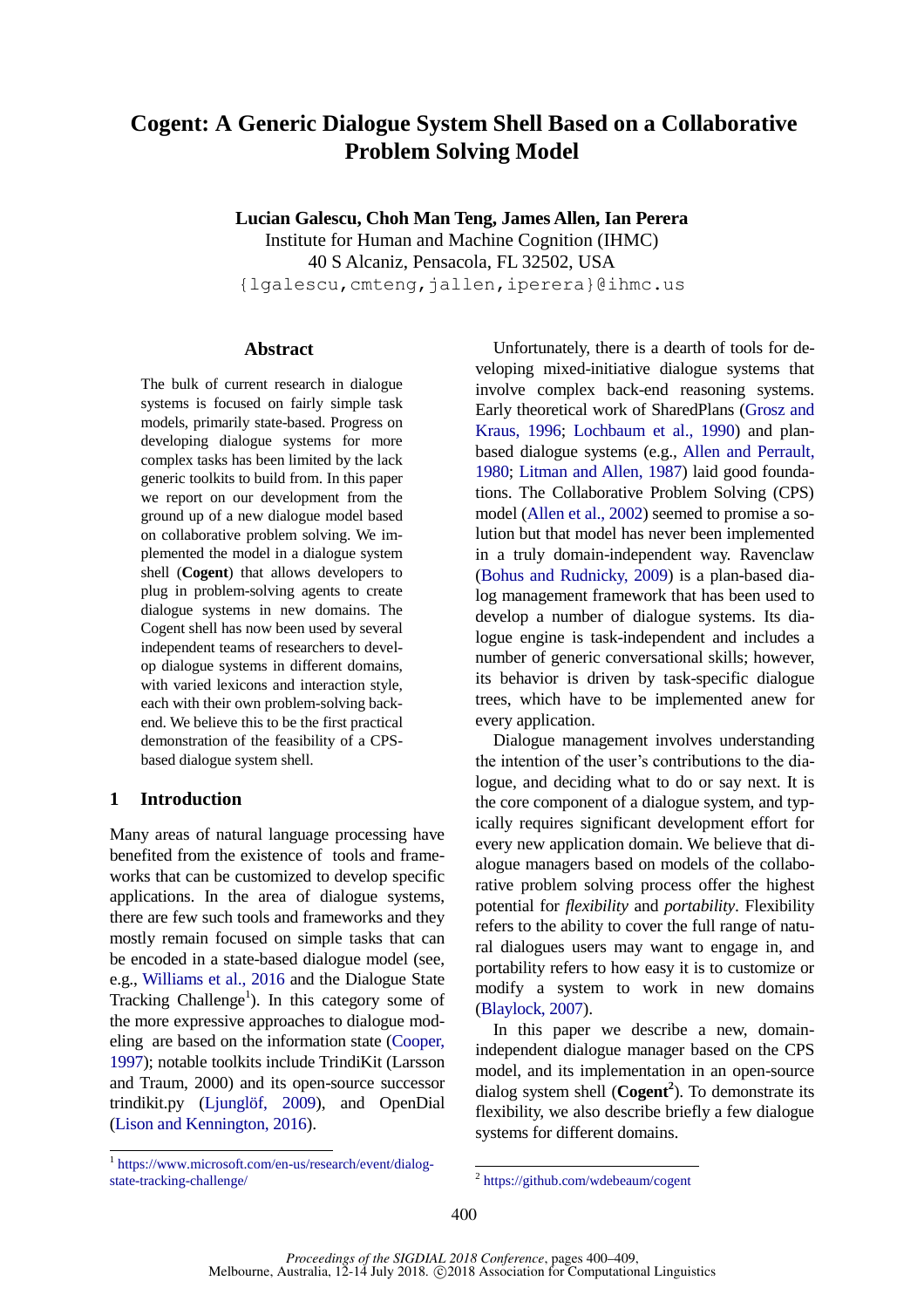# **2 Collaborative Problem Solving**

When agents are engaged in solving problems together, they need to communicate to agree on what goals to pursue and what steps to take to achieve those goals, negotiate roles, resources, etc. To underscore its collaborative aspect, this type of joint activity has been called Collaborative Problem Solving (CPS). Modeling the type of dialogue agents engage in during CPS must, therefore, take into account the nature of the joint activity itself. In the early 2000s, Allen and colleagues described a preliminary plan-based CPS model of dialogue based on an analysis of an agent's collaborative behavior at various levels:

- An **individual problem-solving** level, where each agent manages its own problemsolving state, plans and executes individual actions, etc.;
- A **collaborative problem-solving** level, which models and manages the joint or collaborative problem-solving state (shared goals, resources, situations);
- An **interaction** level, where individual agents negotiate changes in the joint problem-solving state; and, finally,
- A **communication** level, where speech acts realize the interaction level acts.

This model was refined in a series of publications, and several prototype systems were developed for illustration [\(Allen et al., 2002;](#page-8-1) [Blaylock and Al](#page-8-3)[len, 2005;](#page-8-3) [Allen et al., 2007;](#page-8-4) [Ferguson and Allen,](#page-9-8)  [2007\)](#page-9-8), all based on the TRIPS system [\(Allen et](#page-8-5)  [al., 2000\)](#page-8-5).

One of the main benefits of this model is that linguistic interpretation and high-level intention recognition could be performed independently of the individual problem-solving level, whose contribution to interpretation would be to specialize the higher-level intentions into concrete problemsolving actions and verify that such actions make sense. The corollary is that in this model the backend problem solvers would be insulated from the need to worry about linguistic issues.

On this basis, it should be possible to create a generic dialogue system shell with only domainindependent components. Other developers, not necessarily specialists in NLU or dialogue systems, could use this shell to build, relatively quickly, intelligent dialogue systems for collaborative tasks in various domains. The various prototypes of TRIPS CPS-based systems referenced above did not fulfill this promise. In each, the CPS level was integrated fairly tightly with the individual problem-solving level for the application domain, and they were all developed by the same team. Thus, even though each such prototype implemented (a version of) the CPS model and used the same platform for NLU, the ultimate goal of creating a domain-independent dialogue shell that others could customize to develop independently dialogue systems has so far remained elusive. Similarly, the CPS-based dialogue manager in SAMMIE [\(Becker et al., 2006\)](#page-8-6) also aimed for domain independence but never quite realized it [\(Blaylock, 2007\)](#page-8-2).

In the rest of the paper we will report on our attempt to develop a generic dialogue shell based on the CPS model. We start with a description of the general architecture of a dialogue system based on the CPS model. Then, we will describe our dialogue manager, with a focus on its interface with the domain-specific problem solving agent. Finally, we give some details on six prototype dialogue systems developed using our dialogue shell, five of which were developed by independent teams of researchers.

#### **3 CPS-based Dialogue Systems**

A collaborative conversational agent must understand a user's utterances, that is, obtain a representation of the meaning of the utterance, recognize its intention, and then reason with this intention to decide what to do and/or say next. Finally, the system must convert its own intentions into language and communicate them to the user.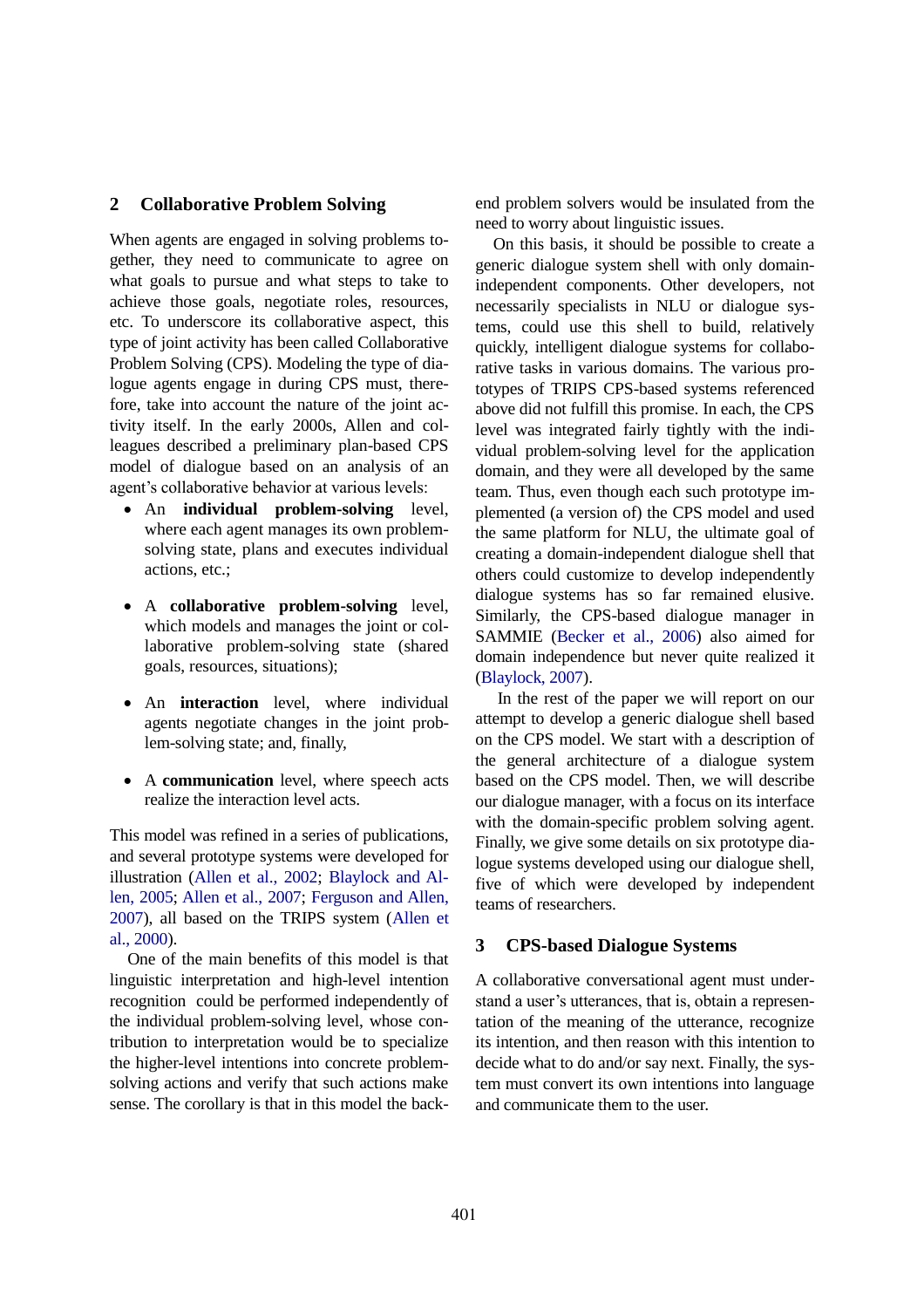

<span id="page-2-1"></span><span id="page-2-0"></span>Figure 1: Conceptual architecture of a CPS-based dialogue system

[Figure 1](#page-2-0) shows a conceptual diagram of the dialogue system we envision. This follows the common separation of a conversational agent's functionality into *interpretation*, *behavior* and *generation*, but where the separation lines are is critical for realizing the idea of isolating domainindependent from domain-specific processing. We take the output of NL Understanding (assumed here to have broad lexical, syntactic and semantic coverage) to be a domain-independent semantic representation of the user's utterance (a *communicative act*), expressed in terms of a domainindependent ontology. Intention recognition is performed by the CPS agent, which takes into account the discourse context and converts communicative acts into *abstract communicative intentions*. These communicative intentions need to be further evaluated with respect to the actual problem-solving state, so they are not fully interpreted until they reach the problem solving agent. This agent is responsible for the domain-specific behavior – hereafter we will refer to it as the *Behavioral Agent* (BA) – and for operationalizing the communicative intentions into actions (which may involve planning, acting on the world, updating its knowledge of the situation, etc.). An autonomous BA should be able to plan and act on its own, but neither the BA nor the user can singlehandedly decide on the status of collaborative goals without a commitment from the other party. The BA expresses its attitude towards shared goals by sending to the CPS agent its own communicative intentions, which the CPS agent will use to update the collaborative state and generate communicative acts for NL generation (such as accepting or rejecting a goal, or proposing a new one).

**Customization:** [Figure 1](#page-2-0) includes, on the left side, a number of resources needed by our ideal dialogue system: (1) a broad *lexicon* for NL understanding; (2) a general-purpose (upper-level) *ontology*; and, optionally, (3) a *domain ontology*.

Even a state-of-the-art broad coverage parser, with an extensive domain-independent high-level ontology and lexicon, will not contain all the word senses and concepts needed for every application domain. Additionally, the general ontology concepts need to be mapped onto the domain ontology used by the back-end problem solvers.

Lastly, NL generation from semantic representations of communicative acts is a difficult problem, with no general solutions. Many taskoriented dialogue systems employ template-based techniques, which can lead to satisfactory, if somewhat repetitive text realizations. Such templates are tailored for the application domain.

It may appear that customizing a generic dialogue shell to specific applications involves a considerable amount of work. Nevertheless, we believe these customization tasks are easier to accomplish and require less linguistic expertise than building a dialogue manager for every application, let alone building domain-specific natural language understanding components.

# **4 Our CPS Model**

Let us now turn to the details of our new instantiation of the CPS model. Unlike prior work on CPSbased dialogue management, we focus on the interface between the CPS agent (CPSA) and the BA. This allows us to directly address the issue of domain-independence that posed difficulties in other approaches (e.g., [Blaylock, 2007\)](#page-8-2).

The CPSA computes communicative intentions based on the communicative acts resulting from the NLU component. These communicative intentions are realized in our model as *CPS Acts*, represented as a pair *<ACI, CONTEXT>*, where *ACI* represents the abstract communicative intention and *CONTEXT* represents the semantic content of the act in a knowledge representation language. Where there is no ambiguity we will omit *CONTEXT* and denote CPS acts by their *ACI* only.

In the following subsections we will describe the set of CPS acts we have devised so far, grouped by the manner in which they affect the collaborative state.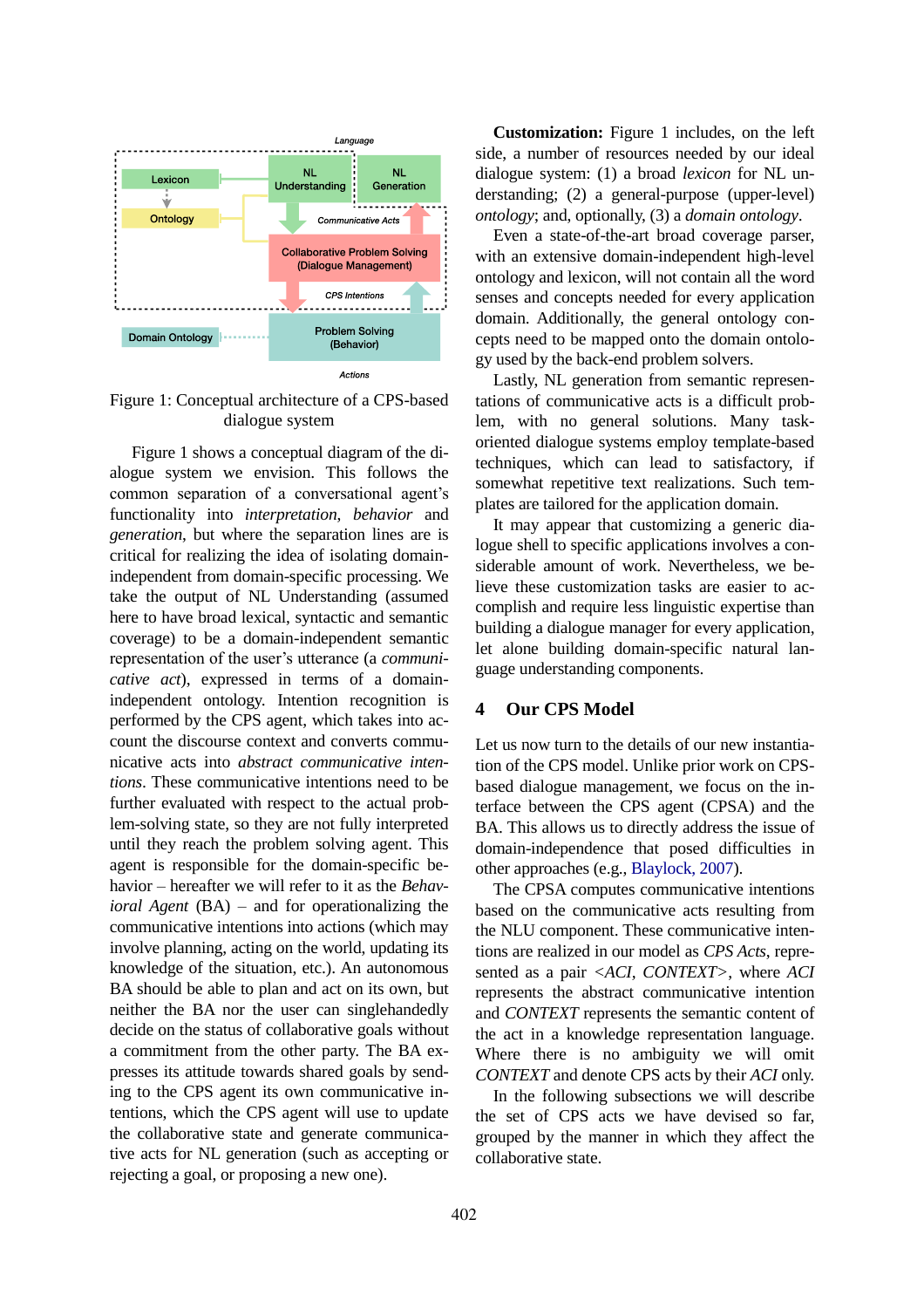## **4.1 CPS Acts Related to Problem-Solving Objectives**

The CPS Model defines an *objective* as an intention that is driving the agent's current behavior [\(Allen et al., 2002\)](#page-8-1). An objective can be proposed by either agent, provided they are ready to commit to it. We represent the intention to commit to an objective via the CPS act ADOPT. For example, if the user starts a conversation with "*Let's build a tower*", this results in the following CPS act:

(ADOPT :id O1 :what C1 :as (GOAL))

Here, O1 represents a unique, persistent identifier for the shared objective proposed via this act (all objectives are assigned an identifier). C1 is an identifier indexed into the *CONTEXT* of this CPS act (i.e., it refers to an event of building a tower). Additionally, the act also indicates the relation between this objective and any pre-existing objectives. In this example, the relation was identified as GOAL, indicating that this is a top-level objective (we will discuss later other types of relations between objectives available in our model).

Once an objective has been jointly committed to, either agent can propose to drop their commitment to it, via a CPS act called ABANDON. Or, they might propose to shift focus from the active objective (the one currently driving the agents' behavior), by an act called DEFER, which will result in the objective becoming inactive. A proposal to bring an inactive objective back into an active state an agent results in a SELECT act. Finally, an agent can propose that an objective should be considered completed, via a RELEASE act. All these four acts only take as an argument the objective's unique identifier, for example: (ABANDON :id O1).

Note that all of these four acts can be *proposed*, indicating the agent's intentional stance towards their commitment to that objective. The user performs a proposal via a speech act. The same intention may be expressed by different surface speech acts. Going back to our example, the objective of building a tower together can be expressed via a direct proposal ("*Let's build a tower*"); a question ("*Can we build a tower?*"); or an indirect speech act ("*I think we should build a tower*"). The CPSA recognizes the user intent in all these variants, using the surface speech act and other linguistic cues present in the communicative act it receives from NLU). Thus, they all result in the same ADOPT act as above.

If, on the other hand, the BA wants to propose that an objective be jointly pursued, say that it wants to start working on O1 by a subgoal O2 of placing a block on the table, it can do so via a PROPOSE act, whose content is the intention to commit to that objective:

(PROPOSE :content (ADOPT :id O2 :what C2 :as (SUBGOAL :of O1)))

where C2 is indexed into the *CONTEXT* of the act for a representation of the event of placing a block on the table. Upon receiving this act, the CPSA will update the collaborative state to reflect the BA's intention to commit to O2, and formulate a communicative act for NLG to realize the proposal in a system utterance.

For a proposal to result in a shared objective, the two agents must agree to commit to it. The CPSA is responsible for gathering the agreements of both the user and the BA. When the CPSA recognizes that the user is proposing an objective, it will first send an EVALUATE act to the BA, whose content is the proposed objective, e.g.,:

```
(EVALUATE :content (ADOPT :id O1
:what C1 :as (GOAL))
```
This act creates an obligation on the part of the BA to evaluate whether it is able to commit to it in the current situation, and, if so, respond by signaling agreement (ACCEPTABLE), rejection (REJECTED), or, when it cannot even interpret what the objective is, a failure (FAILURE). For example, the BA's agreement, that is, its intention to commit to the objective proposed by the user, would be communicated via:

```
(ACCEPTABLE :content (ADOPT :id O1
:what C1 :as (GOAL))
```
Since the user has already signaled their intention to commit to the objective by proposing it, on receiving from the BA that the objective is ACCEPTABLE, the CPSA knows that there is mutual agreement, decides that that the objective is now adopted, and sends back to the BA the following CPS act:

```
(COMMIT :content (ADOPT :id O1
:what C1 :as (GOAL))
```
to signal that now there is a joint commitment to O1. This creates an obligation on the part of the BA to pursue 01 in whatever manner it deems appropriate.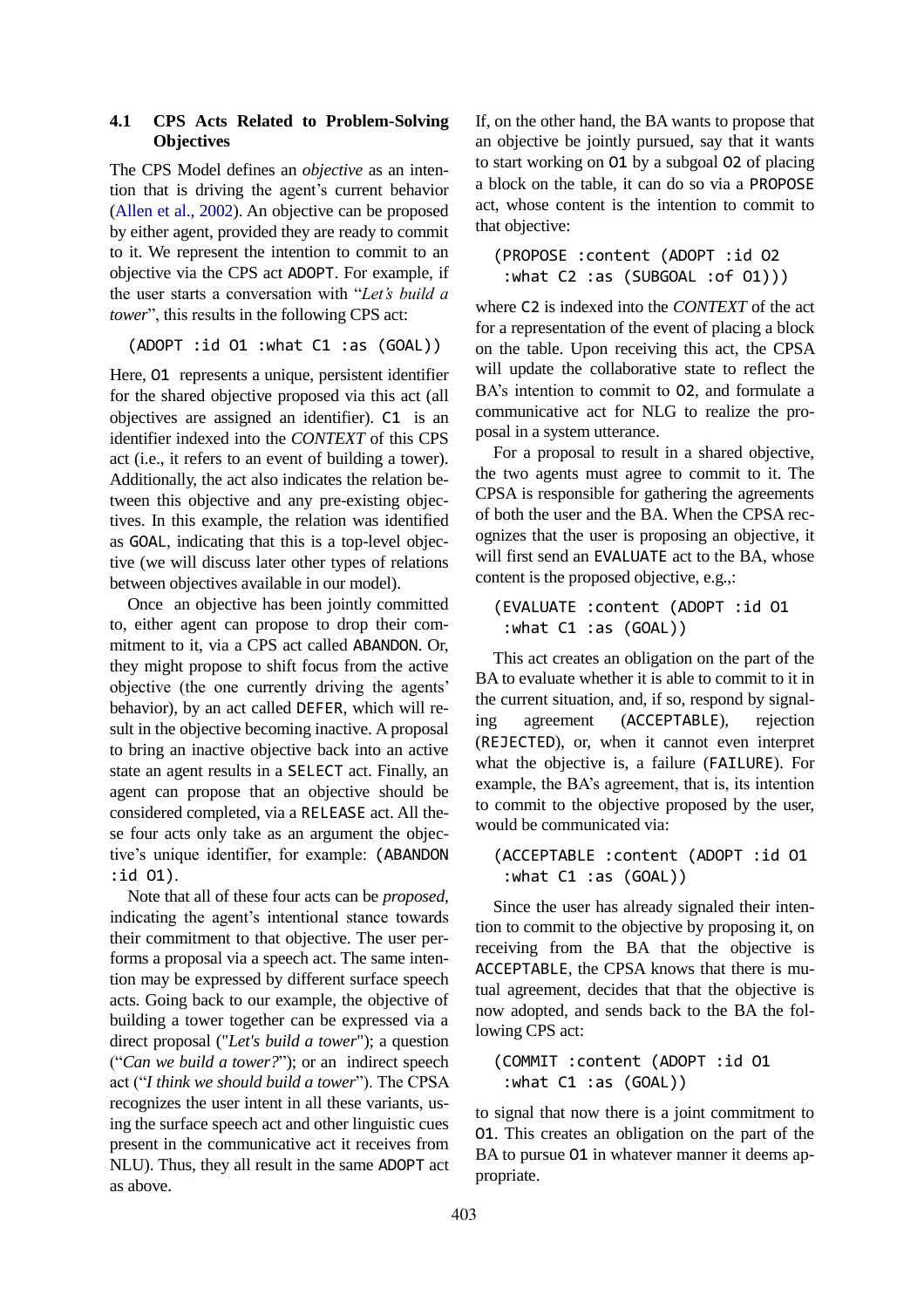When we have a system-proposed objective, such as O2 above, if the user expresses their acceptance ("*Yes*", "*Sure*", "*I can handle that*", etc.), the CPSA will recognize this as completing the agreement, and then it would adopt the objective and send the COMMIT act to the BA.

Having described in some detail how objectives are created, and how the CPSA decides that there is joint commitment to them, let us turn briefly to some of the details that we brushed over.

**Relations between objectives:** We mentioned above two relations between the objective currently under consideration and the prior objectives (either previously adopted ones, or ones that have been discussed but are still being negotiated), namely GOAL and SUBGOAL. Currently the CPSA can infer two more. One is MODIFICATION, used when one of the agents is expressing an intention of changing in some manner a prior objective (for example, if one of the agents had suggested placing a blue block on the table, the other agent might suggest placing a red block instead). The second one we call ELABORATION, and is used by the CPSA to signal that it has insufficient knowledge to decide whether the objective under discussion is really a subgoal or a modification of another one, or, perhaps a new top-level goal. It is possible, however, that the BA may be able to use its more detailed knowledge of the situation to make that determination. Thus, upon receiving an objective marked as an elaboration of another one, if the BA deems it acceptable, it has the obligation to clarify the relation as well.

**Rejections and failures:** If a user proposes an objective, presumably they have an expectation that the objective is achievable. If the BA rejects it, the user will likely not be satisfied with a simple "*No*". Similarly, if the BA fails to understand the objective (or if it encounters any other type of failure, e.g., while trying to perform some action), the system should be able to explain what happened. Thus, the REJECTED and FAILURE CPS acts have features for optionally specifying a reason and a possible way of repairing the situation. The reason for rejection/failure is one of a relatively small set of predefined ones (e.g., UNKNOWN-OBJECT, FAILED-ACTION), and it is expected that the NLG component will make use of it to generate more helpful utterances. As for how to repair the situation, this can be an alternative objective, that the BA is ready to commit to, which could be either a modification of the rejected one, or, perhaps, an objective which, if realized, would make the rejected objective acceptable. For example, if the user wanted to build an all-blue 5-block tower, but the BA has only 4 blue blocks, it would reject the goal (INSUFFICIENT-RESOURCES), but it could suggest as an alternative that a 4-block blue tower would be an achievable alternative. This might be realized as "*Sorry, I don't have enough blocks for that, but we can build a 4-block blue tower.*". If the user accepts ("*OK*"), the CPSA will immediately commit to the suggested objective.

#### **4.2 CPS Acts Related to Situations**

Collaborative problem solving requires not only joint commitments to certain objectives, but also a set of shared beliefs about the situation. These shared beliefs occasionally need to be updated. One agent may inform the other of a fact that they believe the other should know. This may come about unprompted or as a result of being asked. The CPS Model offers little guidance on how such acts fit in, even though they are very common in conversation. The examples given seem to suggest an interpretation of questions and simple assertions based on plan recognition [\(Allen, 1979\)](#page-8-7), which is a tall order, particularly for a domainindependent dialogue manager. When agent A informs agent B of a fact P, this indicates A's immediate intention that B knows P. Similarly, if A asks B whether P is true (an ask-if speech act) or what object satisfies P (an ask-wh speech act), A's immediate intention is that B informs A of those particular facts (Allen [and Perrault, 1980\)](#page-8-8). Getting at the intentions *behind* these immediate intentions requires fairly sophisticated, often domainspecific reasoning (in our implementation the CPSA can do that to some extent via abstract task models, but, due to space limitations, we will not discuss it here). Therefore, we created a small set of CPS acts for representing the intentions to impart and request knowledge about situations.

In our model, an assertion of a fact results in the following CPS act:

(ASSERTION :id A3 :what C3 :as (CONTRIBUTES-TO :goal O1))

where C3 is an identifier pointing to a representation of the content of the assertion in the *CONTEXT* of the CPS act. The relation between an ASSERTION act and an existing objective (or NIL if no such objective exists) is an underspeci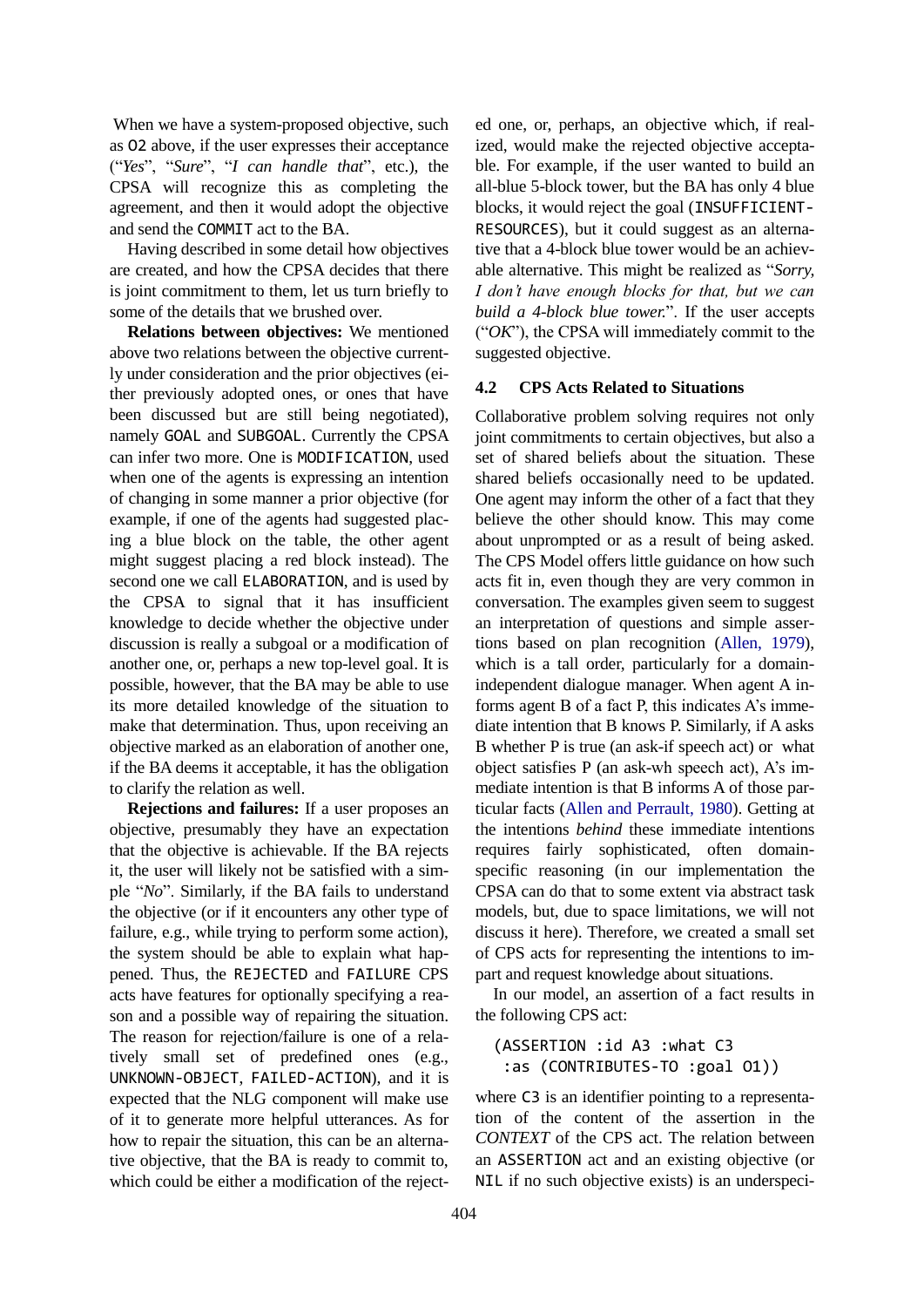fied one, of contributing somehow to it. The BA needs to decide, if it accepts A3, how this addition will change its understanding of the situation and affect O1 or any other (adopted) objective.

For ask-if questions the CPSA will produce the following act:

```
(ASK-IF :id A4 :query Q4
:as (QUERY-IN-CONTEXT :goal O1))
```
Here Q4 is an identifier pointing to a representation (in the *CONTEXT* of the CPS act) of a statement to be evaluated for its truth value.

For ask-wh questions the CPSA produces acts in the following format:

```
(ASK-WH :id A5
  :what W5 :query Q5 :choices S5 
  :as (QUERY-IN-CONTEXT :goal O1))
```
This expresses the intention of knowing the value of an entity (W5), possibly restricted to a set of choices (S5), that makes a proposition (Q5) true. As before, all these identifiers should be given appropriate descriptions in the *CONTEXT*. This act can thus represent the intention expressed by a question such as "*What color should we use for the first block, blue or red?*".

Finally, an answer to a question takes the following form:

```
 (ANSWER :to A5 
 :what W5 :query Q5 :value V6 
 :justification J6)
```
This indicates the value V6 (e.g., blue) for the entity W5 makes the statement Q5 true (we should use blue for the first block), in response to the CPS act with the identifier A5. If the answer is in response to an ASK-IF act, V6 can only be TRUE or FALSE. Optionally, a justification (J6) may be added to show how the answer came about.

It is important to note that we treat these intentions as special types of objectives, that can become adopted, active, etc., just like other objectives. For example, if one of these CPS acts is initiated by the user, the act must be evaluated by the BA. If it deems the act ACCEPTABLE, the CPSA will commit to working on it (updating the system's beliefs, or answering the question). If originating from the BA, the act must be proposed first, and realized through a communicative act.

**Side effects:** We noted above that updating the system's beliefs about the situation may affect the status of existing objectives. Insofar as the BA is

capable of foreseeing these effects, it ought to inform the CPSA so the collaborative state can be updated. Any such changes would result in an obligation to inform the user. In our model we use an additional feature for the ACCEPTABLE act (see previous section), for describing the effect. Its value is an objective to be proposed. For example, if, in the context of the shared objective of building a tower, the system asks "*Who is going to move the blocks?*", and the user says "*I will*", this answer has the side effect of modifying the existing objective (in this case specializing it to include the identity of the builder). The system's acceptance of the answer will necessarily imply the acceptance of the modification as well, and the CPSA will update the collaborative state accordingly.

## **4.3 CPS Acts Related to Initiative and Execution**

Another important role of the CPSA in managing the dialogue is to negotiate initiative. To facilitate an orderly conversation, it restricts both the timing and the magnitude of the BA's ability to affect the collaborative state. It does so via a special CPS act, called WHAT-NEXT, which takes a single argument: the identifier of an adopted shared objective (usually the one that is active). This act can be sent to the BA whenever there are no pending updates to the collaborative state, and no outstanding communicative acts to process or to wait on. In effect, by sending this act, the CPSA transfers the task initiative to the BA, which gives it the chance to, ultimately, influence discourse initiative as well. The BA has the obligation to respond with a single update to the collaborative state, presumably the one with the highest priority. This restriction is critical, because it frees the CPSA from the need to consider too many options about what to do and say next, a decision that, in many situations, would require domain-specific knowledge.

The BA's reply to a WHAT-NEXT depends on its own private problem-solving state. It may be that it has done some planning and, as a result, it wants to propose a way of making progress towards accomplishing the active objective. It may be that it does not have sufficient information to make progress, in which case it may formulate an intention to ask the user to provide the information. Or, if the active objective is a question, it may have come up with an answer; that update would prob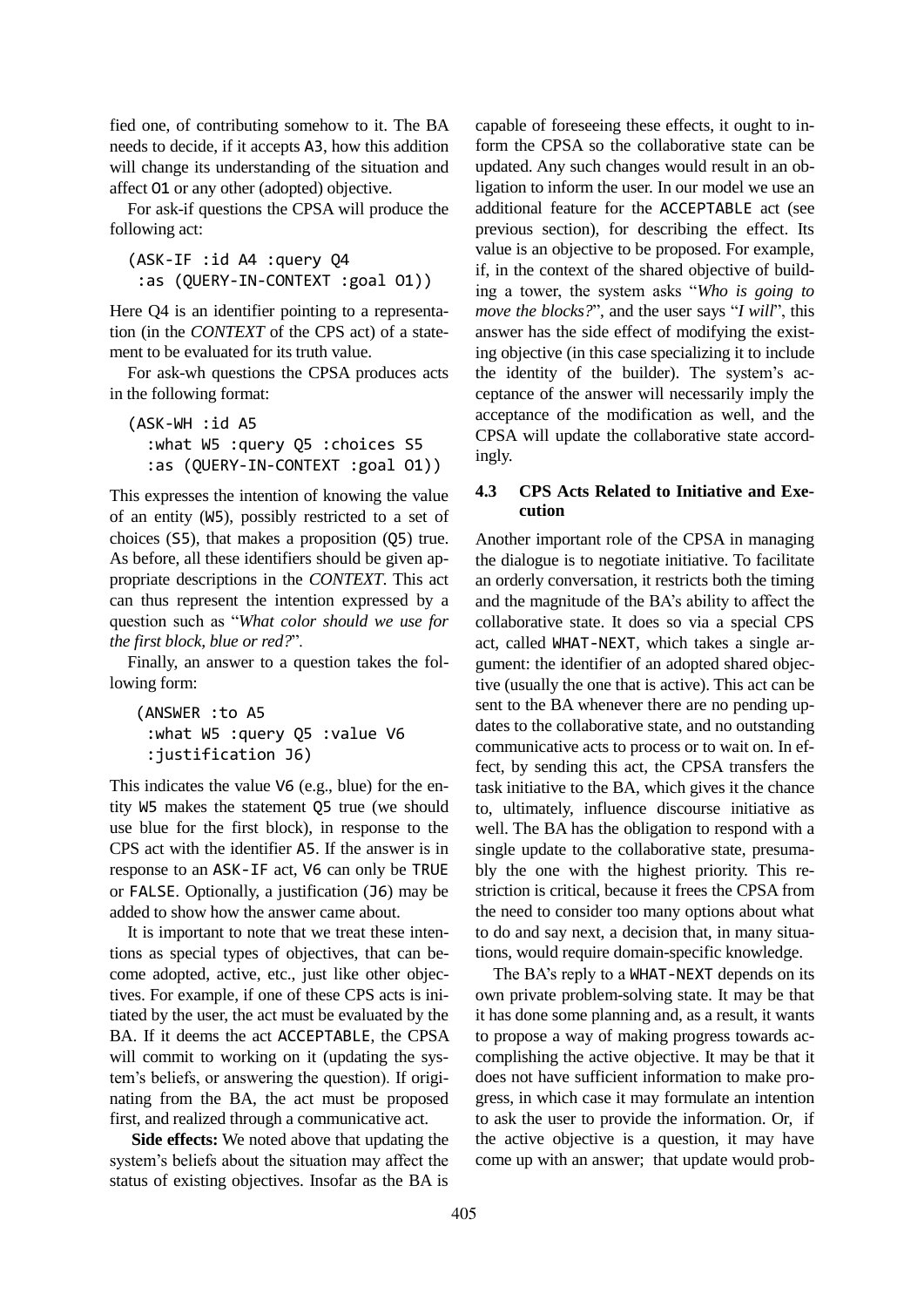ably get very high priority. All these possibilities are handled by acts we have already discussed.

One other possibility is that the BA is currently not doing any reasoning, but simply acting on the active objective, or has accomplished it. Updates to the status of an objective are communicated via a special CPS act, which takes the following form:

(EXECUTION-STATUS :goal A1 :status GS)

Here GS is an expression that indicates the status of the goal. Currently it can be one of three indicators:

- 1. DONE, which signifies that A1 was accomplished. CPSA will create a communicative act to inform the user, and, if the user agrees, releases the objective.
- 2. WORKING-ON-IT, which indicates that the BA is actively pursuing A1, but it will take more time. The CPSA may decide to inform the user, and creates a trigger for itself to check back later.
- 3. WAITING-FOR-USER, which indicates that the BA cannot make progress on A1 because it is waiting for the user to act on it (or another objective that A1 depends on). As a result, the CPSA will construct a communicative act to prompt the user.

This CPS act also allows the BA to communicate partial execution status (that it has executed some actions, though it has not accomplished the objective yet), but we leave those details out of this discussion.

# **5 The Cogent System**

We implemented our CPS model as a component in the TRIPS system [\(Allen et al., 2000\)](#page-8-9), which has recently been released in the public domain under a GNU GPL License.

The TRIPS system comes with a broad coverage parser [\(Allen and Teng, 2017\)](#page-8-10) with an extensive grammar and an effective 100,000+ word semantic vocabulary defined in terms of a 4000 concept domain-independent ontology. It operates in concert with a suite of statistical preprocessing components, performing tasks such as part-ofspeech tagging, named entity recognition, and identification of likely constituent boundaries. These preprocessed inputs are provided to the core TRIPS parser as advice. The parser con-

structs from the input a logical form, which is a semantic representation that captures an unscoped modal logic [\(Manshadi et al., 2008\)](#page-9-9). The logical form includes the surface speech act, semantic types, semantic roles for predicate arguments, and dependency relations.

TRIPS also includes an interpretation manager that converts the logical forms into communicative acts, performing language-based intention recognition and normalizing different surface forms.

We packaged the TRIPS NLU components (including the lexicon and ontology) with our CPS agent, thereby creating a dialogue system shell, which we call **Cogent**. This system does not include a BA or an NLG component (**Cogent**'s components are surrounded with a dashed line in [Figure 1\)](#page-2-1). Thus, it is a true domain-independent shell, not a system that can be adapted to other domains. It can carry out very minimal conversations because social conversational acts such as greetings are handled in a domain-independent manner in the CPSA. But, ultimately, the purpose of the shell is to be used to create domain applications. The success of the task we set to accomplish is whether this shell can be and is used by independent developers to develop operational dialogue systems in domains of their choice.

As discussed in the previous section, the CPS acts and the obligations they engender establish a protocol that developers of behavioral agents must implement. Other than that, we believe the CPSA offers functionality to develop different styles of conversational agents (user-driven, system-driven or fully mixed-initiative). The developers also must implement their own NL Generation component, for reasons that we touched upon earlier.

Of note, by default all CPS acts have their contents expressed in the TRIPS ontology. We are also providing a tool for mapping concepts in the TRIPS ontology to domain ontologies. We have adapted the TRIPS interpretation manager to use these mappings to produce content in the domain ontology, to make it easier for the Behavioral Agents to interpret the *CONTEXT* associated with each CPS act. The details of the ontology mapping tool and the mappings it creates are, however, beyond the scope of this paper.

# **6 Systems Implemented in Cogent**

We describe briefly six system prototypes that have been built using **Cogent** as the base frame-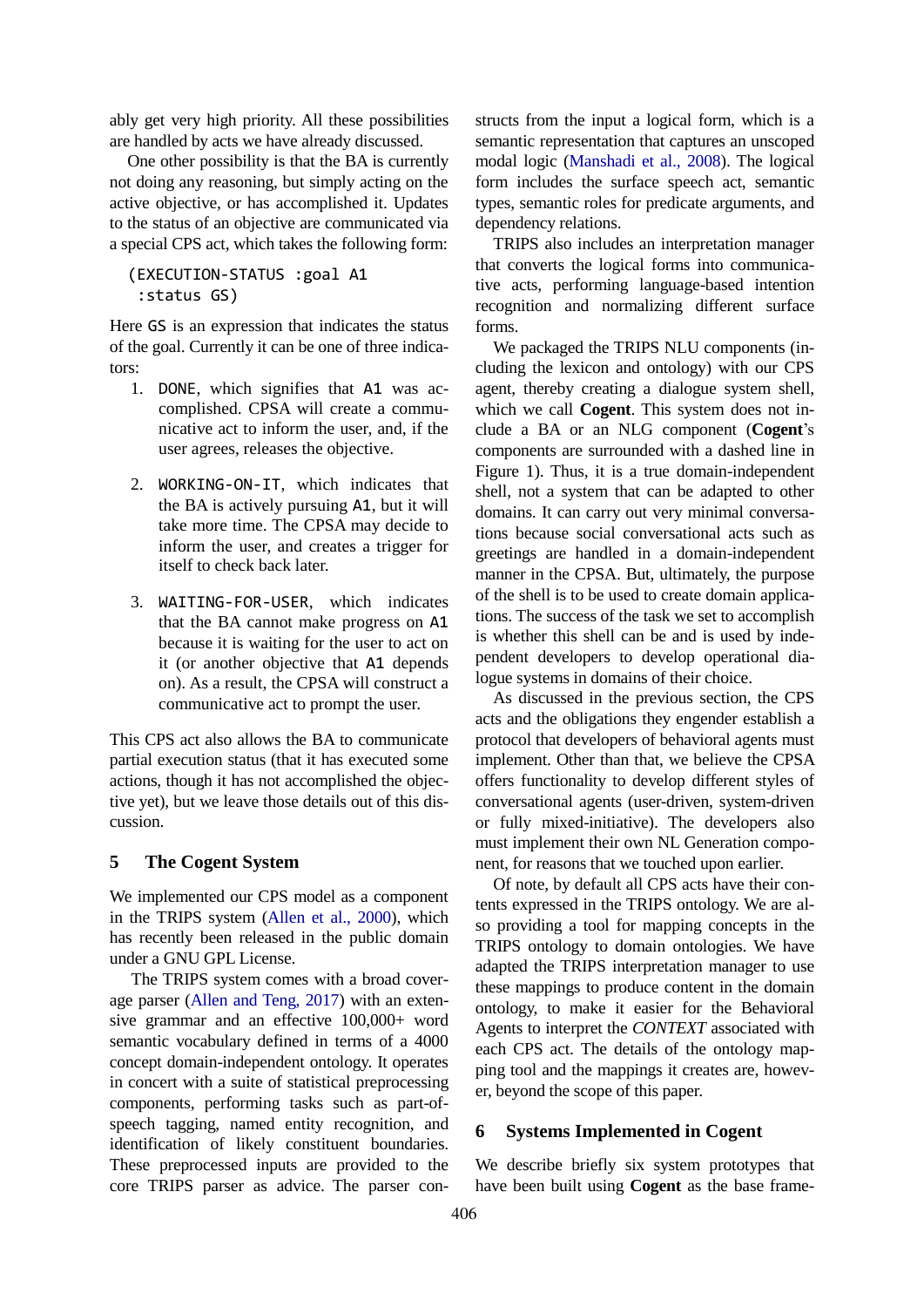work; thus, they all use the same CPS agent described above. In all cases, the developers of these prototypes used the protocol described above to create behavioral agents that, in turn, act as integrators of other problem solvers. The descriptions of these systems are going to be necessarily brief; the interested reader is encouraged to follow the references to get a better understanding of their capabilities and the kinds of dialogues they support (unfortunately, not all systems have been published yet). All these systems have been developed as part of DARPA's Communicating with Computers (CwC) program<sup>3</sup>.

*Cabot*: This is a mixed-initiative system for planning and execution in the blocks world, the tasks being of jointly building structures [\(Perera et](#page-9-10)  [al., 2017\)](#page-9-10). Both the user and the system can come up with their own goals, and, if necessary, they will negotiate constraints on those structures (size, colors, etc.) so all the goals can be completed. They also negotiate their roles in building these structures ("architect" or "builder"). This system uses a 2D simulated version of the blocks world. The examples used in this paper are from interactions with this system.

*Cabot-L*: This system learns names and structural properties of complex objects in a physically situated blocks world scenario [\(Perera et al., 2017;](#page-9-10) [Perera et al., 2018\)](#page-9-11). The user teaches the system by providing examples of structures together with descriptions in language. The system has capabilities to perceive the world and detect changes to it, and can ask the user questions about various features of the structures, to learn a general model. To validate the inferred model, the user can then show additional examples and ask the system to classify them and explain its reasoning. The user and the system can interact via either written or spoken language.

*BoB*: This system acts as an assistant biologist. It has fairly extensive knowledge of molecular biology and can assist the user by responding to inquiries about properties of genes, proteins, molecular mechanisms, their relationship to cellular processes and disease, building and visualizing complex causal models, running simulations on these models to detect their dynamic properties, etc. To manage this wide range of problemsolving behaviors, *BoB*'s BA integrates a variety of agents with specific expertise.

*Musica*: This system uses a computational model of music cognition, as well as knowledge about existing pieces of music, to help a human composer create and edit a musical score [\(Quick](#page-9-12)  [and Morrison, 2017\)](#page-9-12).

*SMILEE*: This system acts as a partner for playing a cooperative game [\(Kim et al., 2018\)](#page-9-13). The game involves placing pieces (blocks) on a board to create complex symmetrical configurations. Players alternate, but each player can hold their turn for multiple rounds. Each player has some freedom to be creative with respect to the configuration being pursued (it is not set in advance). Thus, they have to negotiate turn taking, and they can ask for explanations to achieve a shared understanding about the properties of the configuration being created.

*Aesop*: A system for building animated stories. The user acts as a director, and can choose scenes, props, characters, direct them what to do, etc. Essentially, the system provides a dialogue interface to a sophisticated system for creating visual narratives.

Of note, these systems work in several application domains, with varying interaction styles. *Musica* and *Aesop* currently work mostly in fixedinitiative mode (user tells the system what to do). All others involve varying degrees of mixed initiative. While *Cabot* is a more traditional planning domain, it is interesting to note that all others involve fairly open-ended collaborative tasks, for which the ultimate goal is learning or creating something new. *BoB* is notable for the fact that it is helping the user learn new knowledge, by helping to formulate and evaluate biological hypotheses (which may even lead to new scientific discoveries).

Importantly, with the exception of *Cabot-L*, which was developed by our team, all others were developed by independent teams (the BAs for *Cabot* and *BoB* were developed by a single team, though the latter also involved collaboration with a large group of biologists and bioinformaticians). We helped those teams understand how our tools work and the meaning of the CPS acts (especially to the early adopters, who did not have the benefit of much documentation), but we had no role in deciding what problemsolving behaviors they should or should not implement, how to implement them and so on. Two of the systems (*BoB* and *Musica*) required additions to our surface NLP components (mainly add-

 3 [https://www.darpa.mil/program/communicating-with](https://www.darpa.mil/program/communicating-with-computers)[computers](https://www.darpa.mil/program/communicating-with-computers)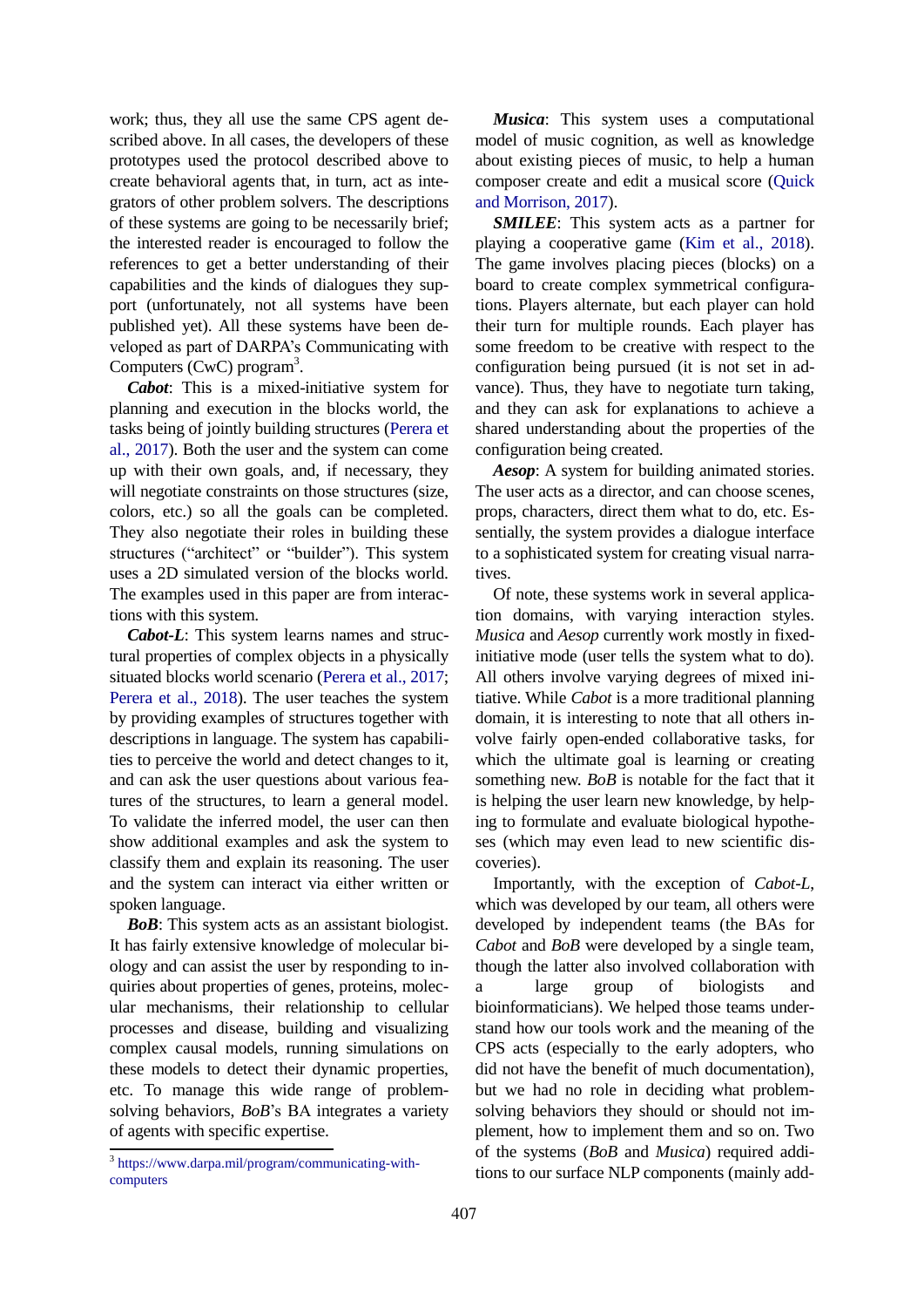ing domain-specific named entity recognizers) and some additional ontology concepts and mappings; we provided those customizations. The version of the TRIPS Parser we started with proved to be fairly robust, but we did have to adapt it in response to failures reported by the dialogue system developers. Nevertheless, these enhancements were not domain-specific – that is, the same parser, with the same grammar, is used for all systems.

In all systems, developers used custom template-based NLG.

## **7 Summary and Discussion**

In this paper we reported on the development of a new domain-independent dialogue manager based on the collaborative problem solving model. We packaged this dialogue manager with a suite of broad coverage natural language understanding components (from the TRIPS system) and created a new, domain-independent CPS-based dialogue system shell. This shell has been used by several independent teams of researchers to develop dialogue systems in a variety of application domains, with different conversational styles. We believe this to be the first successful implementation of a domain-independent dialogue system shell based on the CPS model (or any other model of equivalent complexity).

We do not claim the CPSA to be complete, however. For example, it can sometimes detect an ambiguity in the user's intention and generate a clarification question, but its abilities in this regard are fairly limited. *BoB* has demonstrated some limited handling of hypotheticals (in what-if questions) at the problem-solving level, but the CPSA itself does not yet track hypothetical situations. We expect that, with wider adoption, we will inevitably be confronted with the need to improve both our model and its implementation.

As noted above in reference to *BoB* and *Musica*, for domains requiring adaptation of the NLU components, language specialists are still needed. We have not yet endeavored to create tools that would make it easier for dialogue system developers to adapt/improve themselves the NLU components.

Our current focus is on evaluating the robustness of the intention recognition functionality of the CPSA.

## **Acknowledgments**

This research was supported by the DARPA Communicating with Computers program, under ARO contract W911NF-15-1-0542.

## **References**

- <span id="page-8-7"></span>James F. Allen. 1979. *A Plan-Based Approach to Speech Act Recognition*. Ph.D. Thesis. University of Toronto.
- <span id="page-8-1"></span>J. Allen, N. Blaylock, and G. Ferguson. 2002. A problem solving model for collaborative agents. In *Proceedings of the First International Joint Conference on Autonomous Agents and Multiagent Systems: Part 2*, pp. 774-781. ACM.
- <span id="page-8-9"></span><span id="page-8-5"></span>J. Allen, D. Byron, M. Dzikovska, G. Ferguson, L. Galescu, and A. Stent. 2000. An architecture for a generic dialogue shell. *Natural Language Engineering*, *6*(3-4): 213-228.
- <span id="page-8-4"></span>J. Allen, N. Chambers, G. Ferguson, L. Galescu, H. Jung, M. Swift, and W. Taysom, W. 2007. PLOW: a collaborative task learning agent. In *Proceedings of the 22nd National Conference on Artificial intelligence*, Vol. 2, pp. 1514-1519. AAAI Press.
- <span id="page-8-8"></span><span id="page-8-0"></span>J.F. Allen and C.R. Perrault. 1980. Analyzing intention in utterances. *Artificial intelligence* 15(3):143- 178.
- <span id="page-8-10"></span>J.F. Allen and C.M. Teng. 2017. Broad coverage, domain-generic deep semantic parsing. In *Proceedings of the AAAI Spring Symposium on Computational Construction Grammar and Natural Language Understanding*.
- <span id="page-8-6"></span>T. Becker, N. Blaylock, C. Gerstenberger, I. Kruijff-Korbayová, A. Korthauer, M. Pinkal, M. Pitz, P. Poller, and J. Schehl. 2006. Natural and intuitive multimodal dialogue for in-car applications: The SAMMIE system. *Frontiers in Artificial Intelligence and Applications*, 141:612.
- <span id="page-8-2"></span>Nate Blaylock. 2007. Towards Flexible, Domain-Independent Dialogue Management using Collaborative Problem Solving. In *Proceedings of the 11th Workshop on the Semantics and Pragmatics of Dialogue* (*Decalog 2007*), pp. 91–98.
- <span id="page-8-3"></span>N. Blaylock and J. Allen. 2005. A collaborative problem-solving model of dialogue. In *Proceedings of the 6 th SIGdial Workshop on Discourse and Dialogue*, pp. 200–211, Lisbon.
- N. Blaylock, J. Allen, and G. Ferguson. 2003. Managing communicative intentions with collaborative problem solving. In *Current and New Directions in Discourse and Dialogue*, pp. 63-84. Springer, Dordrecht.